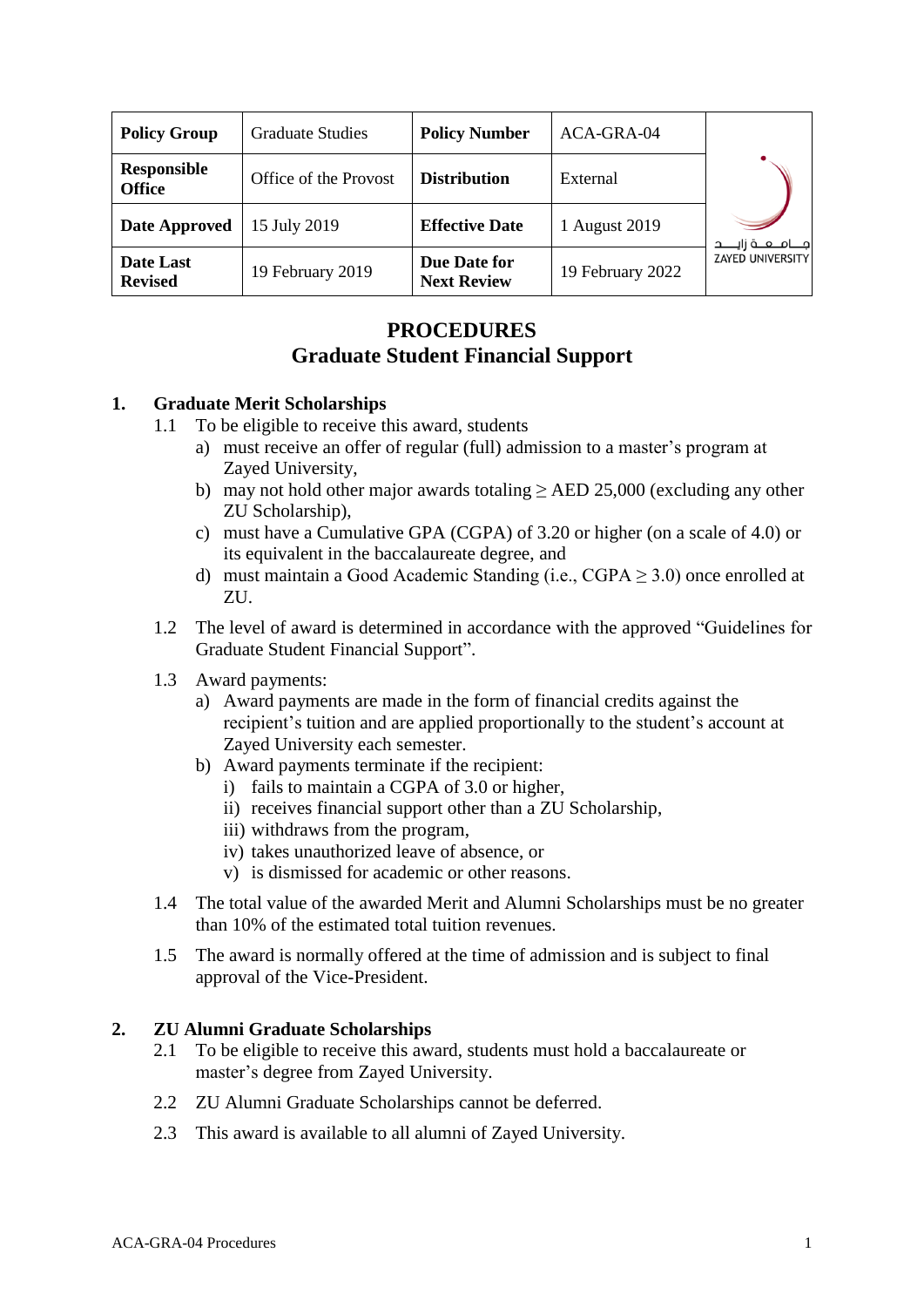- 2.4 Award payments:
	- a) Award payments are made in the form of financial credits against the recipient's tuition and are applied proportionally to the student's account at Zayed University each semester.
	- b) Award payments terminate if the recipient
		- i) withdraws from the program,
		- ii) takes unauthorized leave of absence, or
		- iii) is dismissed for academic or other reasons.
- 2.5 The total value of the awarded Merit and Alumni Scholarships must be no greater than 10% of the estimated total tuition revenues.
- 2.6 The award is normally offered at the time of admission and is subject to final approval of the Vice-President.

# **3. Graduate Assistantships: Teaching (GTA), Research (GRA) and Administrative (GAA)**

Graduate Assistantships are designed to provide experiences for graduate students that contribute to their professional and academic development while they are pursuing their graduate education at Zayed University. The individual duties of the awardees may vary depending on the type of Assistantship they hold, the project they are assigned to work on or the unit their assignment is affiliated with.

- 3.1 GTA duties may include but are not limited to: facilitating discussion sessions or tutorials; assisting in laboratory sessions; holding weekly office hours; grading homework, exams, or projects; distributing and copying reading materials; or preparing answer keys or supplementary notes. Graduate Teaching Assistants may be required to attend the instructor's lecture regularly as part of their duties.
- 3.2 GRA duties may include but are not limited to: conducting literature reviews or library research; conducting interviews; collecting or analyzing data; and preparing articles, reports or presentations. Furthermore,
	- a) GRA recipients assist and report to the faculty supervisor, and
	- b) GRA recipients are not independent researchers and are not directly responsible for the outcome of their research.
- 3.3 GAA duties generally include administrative tasks that support the business function of an organizational unit. Tasks may include but are not limited to assisting in events, providing customer support, performing searches and documenting findings, organizing statistics/information and contributing to the development of reports and presentations.
- 3.4 Eligibility:
	- a) Incoming and current students enrolled in graduate programs at Zayed University are eligible to apply for these awards. However, the selection is limited and competitive and not all applications may be successful.
	- b) Students who have conditional admission of any type are not eligible until they matriculate as regular students in their program.
	- c) ZU employees are not eligible for Graduate Assistantships.
	- d) A student may hold only one Graduate Assistantship at a time.
- 3.5 The Graduate Studies Deanship in collaboration with the Colleges, the Center for Educational Innovation and the University Library will provide a pre-experience workshop and an orientation program for GTA and GRA recipients each semester.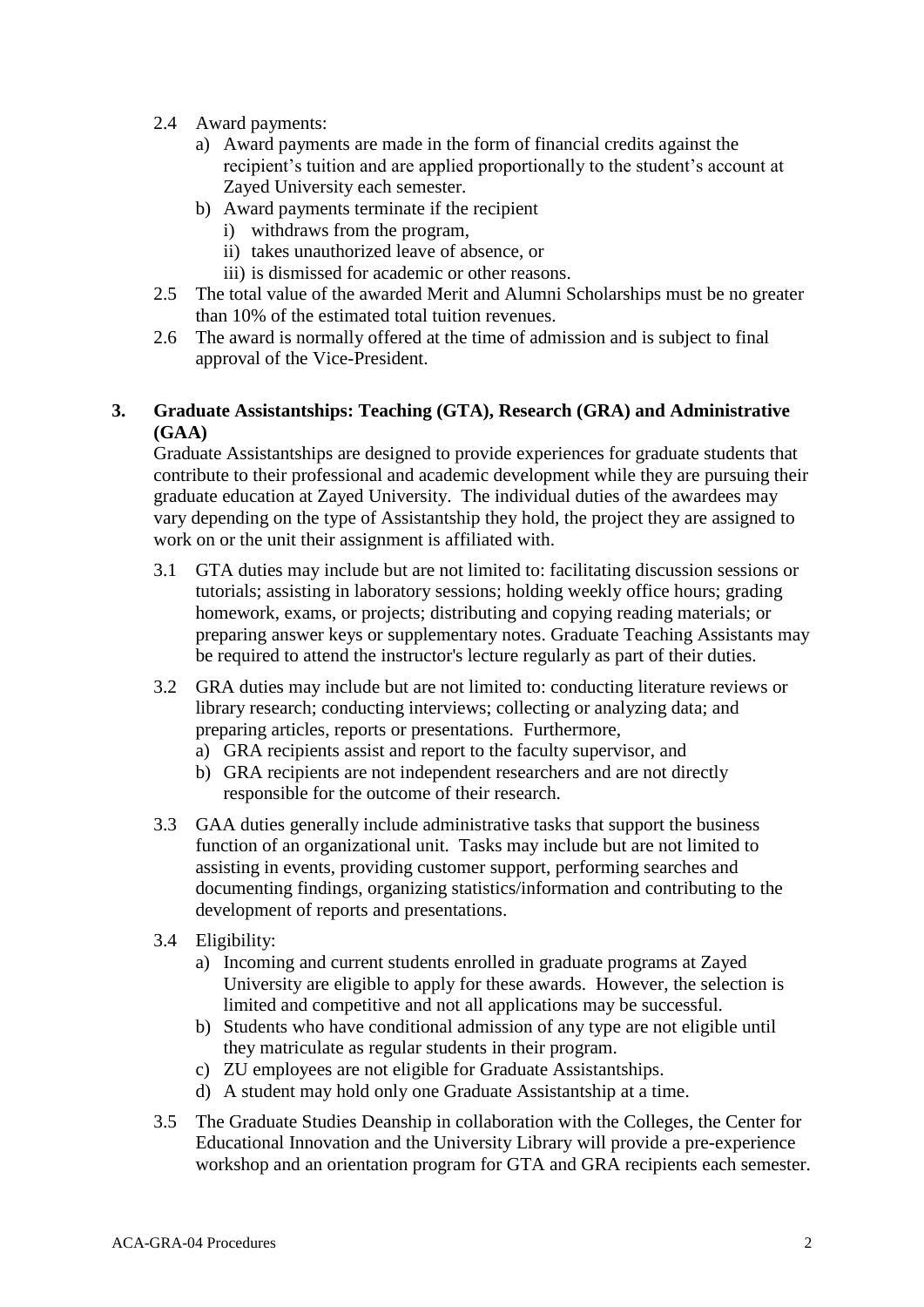- 3.6 Limitations:
	- a) The duration of a Graduate Assistantship award shall be limited to a maximum of two (2) years.
	- b) A Graduate Assistantship may be terminated with one-month notice if the recipient
		- i) fails to maintain Good Academic Standing (i.e., maintain  $CGPA \geq 3.0$ ), or
		- ii) fails to adequately perform assigned duties.
	- c) Graduate Assistantship recipients may not hold any form of employment onor off-campus during the term of award.
	- d) Recipients must register in nine (9) or more credit hours each semester during the term of award.
	- e) Graduate Assistantship recipients are expected to work a minimum of
		- i) 20 hrs/week for a full Assistantship, or
		- ii) 10 hrs/week for a half Assistantship.
- 3.7 Benefits:
	- a) Recipients will receive a financial compensation package that covers the average cost of tuition and basic cost of living expenses.
	- b) The financial compensation will be dispensed to the recipients in monthly stipends according to the approved "Payment Guidelines for Graduate Student Financial Support".
	- c) Recipients are responsible for paying their tuition fees every semester according to the University's policies and procedures.
- 3.8 Applicants for Graduate Assistantships must submit the following documents to the Graduate Studies Deanship by the published deadline:
	- a) Completed Graduate Assistantship application form and
	- b) Current CV or resume.
- 3.9 GTA and GAA applications are reviewed by the respective units and each selected applicant is approved for an award by the head of the unit, the Dean of the College and the Dean of Graduate Studies.
- 3.10 GRA applications are reviewed by the respective Principal Investigators of the funding grants, and each selected applicant is approved for an award by the respective PI, the Assistant Provost for Research and the Dean of Graduate Studies.

#### **4. Tuition Discount for Sponsored Students**

Graduate students may qualify for discount on tuition fees if they are part of a group of students who are sponsored by an entity that has a valid written agreement with Zayed University provided they

- 4.1 Meet all applicable conditions and requirements of the sponsorship agreement and the university, and
- 4.2 Are admitted and enrolled as a group in a particular semester in one or more master's programs at Zayed University.

The amount of the discount is determined according to the agreement between the sponsor and ZU and the approved "Payment Guidelines for Graduate Student Financial Support".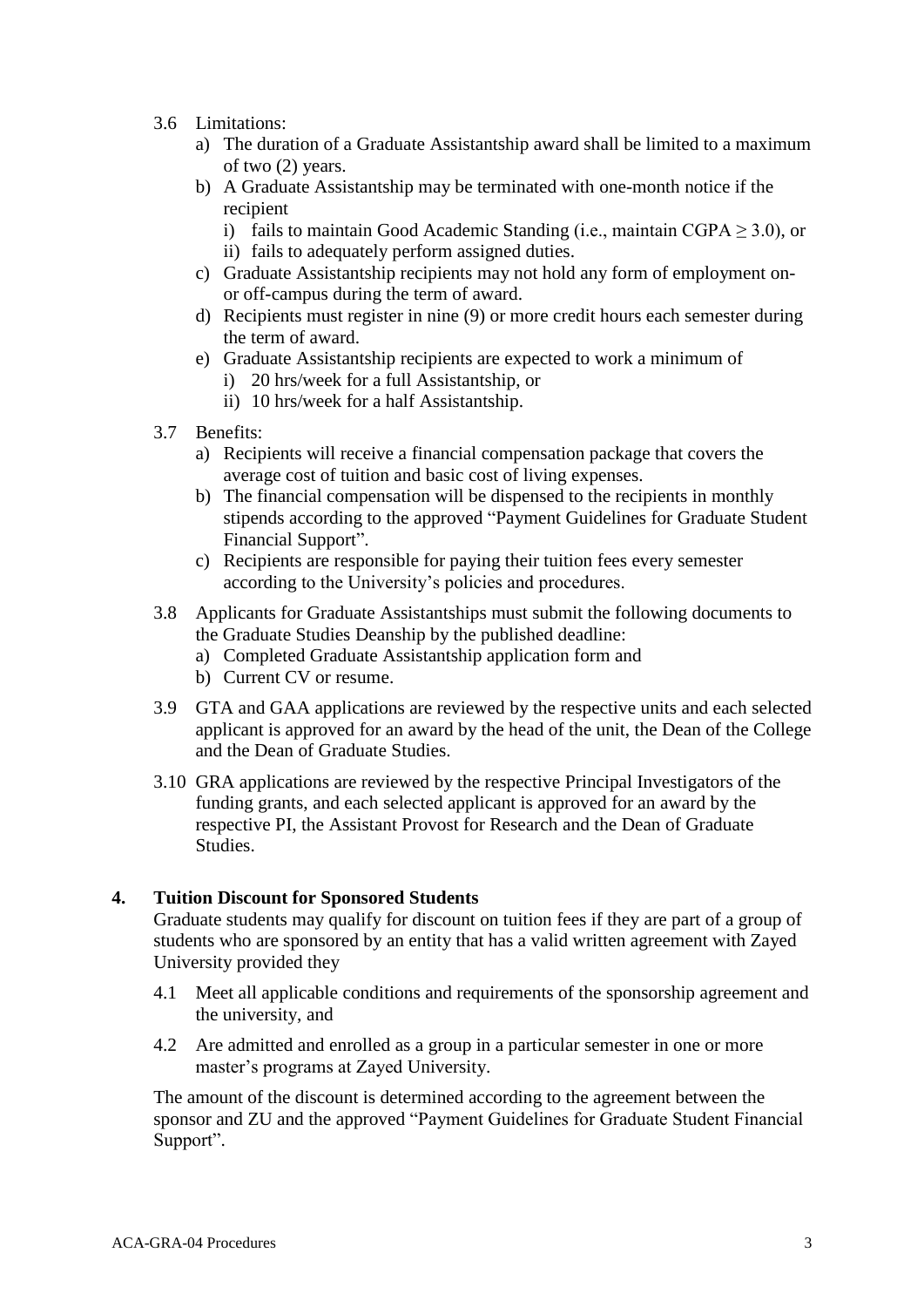# **5. Tuition Assistance for ZU Employees**

Tuition assistance is available on a limited and competitive basis to full-time employees of Zayed University who qualify to pursue graduate studies at ZU.

- 5.1 Eligibility:
	- a) Must be classified as "staff" according to ZU policies.
	- b) Has a regular, full-time employment contract.
	- c) Is not in a probation or leave period.
	- d) Has worked as regular staff for a minimum of two (2) years up to the graduate program's publish admission deadline.
	- e) Has overall performance of "meet expectations" or better on the last annual evaluation.
	- f) Is recommended by the employee's immediate supervisor.
	- g) Has received an offer for regular admission to one of ZU's graduate programs.
- 5.2 Limitations:
	- a) Chosen program shall normally support the applicant's career development.
	- b) Tuition assistance may be combined only with a ZU Alumni Scholarship award and no other scholarships.
	- c) Assistance is only applicable to the tuition cost of courses required for the selected degree program.
	- d) Students receiving tuition assistance awards must remain in Good Academic Standing and must meet all of their remaining financial obligations or risk having their tuition assistance award cancelled.
	- e) Employees receiving tuition assistance must maintain an annual performance evaluation of "meet expectations" or better for their awards to continue.
	- f) A candidate may submit one application only for tuition assistance each fiscal year.
	- g) Tuition assistance awardees must adhere to all applicable university policies and procedures.
- 5.3 Benefits:
	- a) The amount of tuition assistance may be up to 50% of the total tuition cost of the applicant's chosen degree program.
	- b) A tuition assistance award to study in one program may not be transferred to support studying in another program without a prior written approval of the Graduate Studies Deanship.
	- c) A tuition assistance award may not be deferred or transferred.
	- d) Awardees are responsible for paying the remaining balance of tuition and fees according to the university's published schedule of payment each semester/term.
	- e) A tuition assistance award is considered cancelled immediately upon the employee's leaving employment at the university.
- 5.4 Application and Award:
	- a) Eligible employees must first obtain acceptance for regular admission into a graduate degree program at ZU.
	- b) A copy of the admission letter must be submitted along with a completed application to the Graduate Studies Deanship by the published application deadline.
	- c) A reference/recommendation letter from the applicant's immediate supervisor must be sent confidentially and directly to the Graduate Studies Deanship.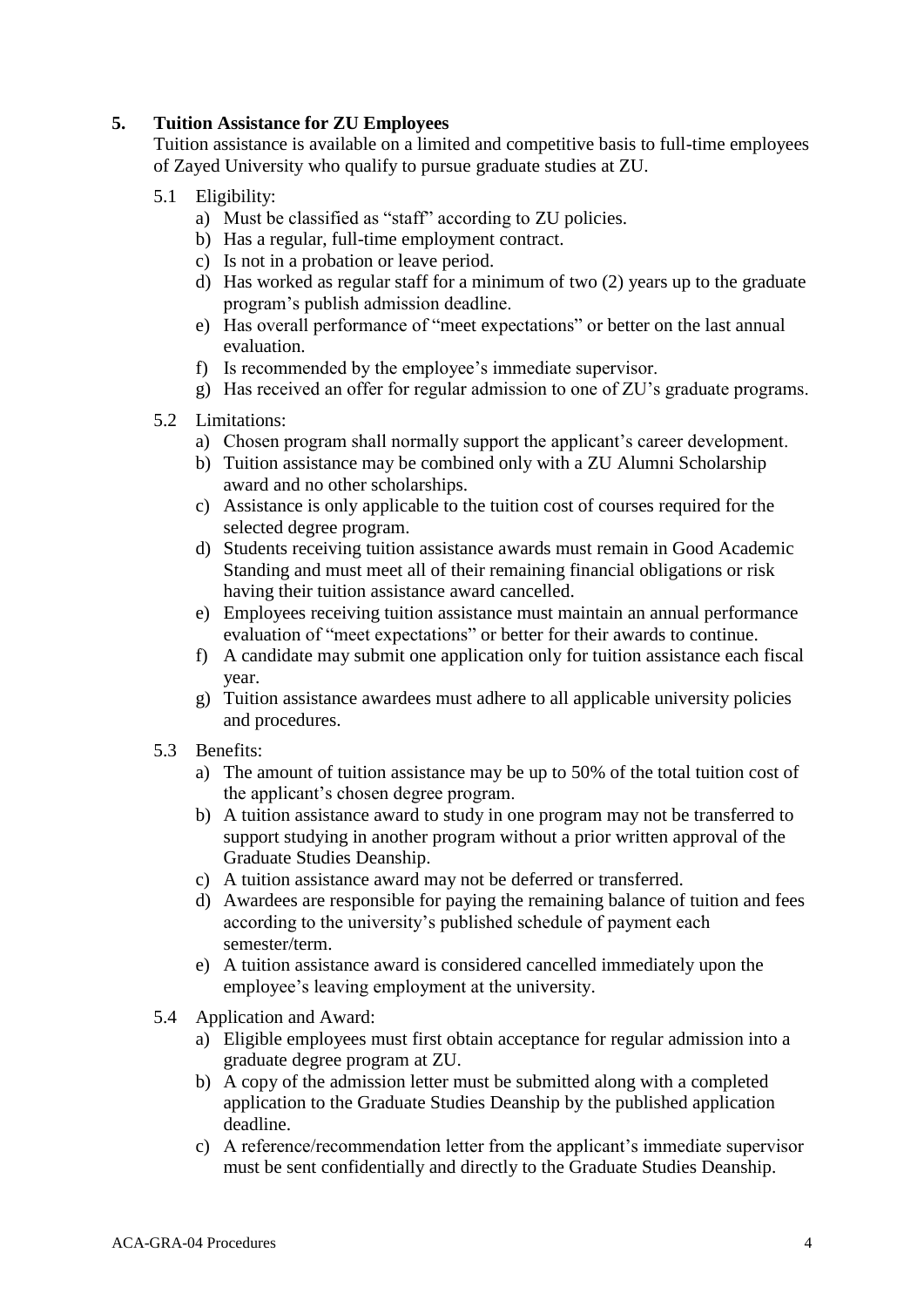- d) A Committee, to be appointed by the Vice-President, will review all qualified applications and recommend applicants for awards and the award amount/percentage for each one.
- e) Besides the applicant's credentials, the selection process will take into account factors such as the applicant's position requirements, benefits to the university, staff recruitment and retention issues, and current and potential future roles of the applicant.
- f) All awards are subject to final approval by the Vice-President.

### **6. Revision History**

| Date            | <b>Revision</b>                                                                                                                                                                                                                                                                                                                                                                                                                                                                                                                                        |  |  |
|-----------------|--------------------------------------------------------------------------------------------------------------------------------------------------------------------------------------------------------------------------------------------------------------------------------------------------------------------------------------------------------------------------------------------------------------------------------------------------------------------------------------------------------------------------------------------------------|--|--|
| 11 June 2020    | Non-substantive change: Added External Distribution.                                                                                                                                                                                                                                                                                                                                                                                                                                                                                                   |  |  |
| 6 November 2019 | Non-substantive update of policy number.                                                                                                                                                                                                                                                                                                                                                                                                                                                                                                               |  |  |
| 15 July 2019    | Approved by the Vice-President (VP Decision #106 of 2019)<br>Revisions:<br>• Added a 10% limit to the value of the Alumni and Merit Scholarships<br>• Upgraded the eligibility criteria, application review process and<br>benefits of the Tuition Assistance for ZU Employees<br>• Upgraded requirements for Merit Scholarships and expanded benefits<br>• Introduced new type of Graduate Assistantship<br>· Upgraded the requirements and compensation for Graduate<br>Assistantships<br>• Added Tuition Discount for groups of sponsored students. |  |  |
| 18 August 2016  | Approved as per VP Decision #83 of 2016.<br>Revision:<br>• Add sentence stating that students cannot be both GTA and GRA;<br>• Changed the monetary amounts offered for GRA from AED 60/hr to<br>AED 35 - 130/r.<br>• Moved the costs to guidelines.                                                                                                                                                                                                                                                                                                   |  |  |
| 8 July 2015     | New procedures approved by the Vice-President.                                                                                                                                                                                                                                                                                                                                                                                                                                                                                                         |  |  |

Attachment:

• Payment Guidelines for Graduate Student Financial Support